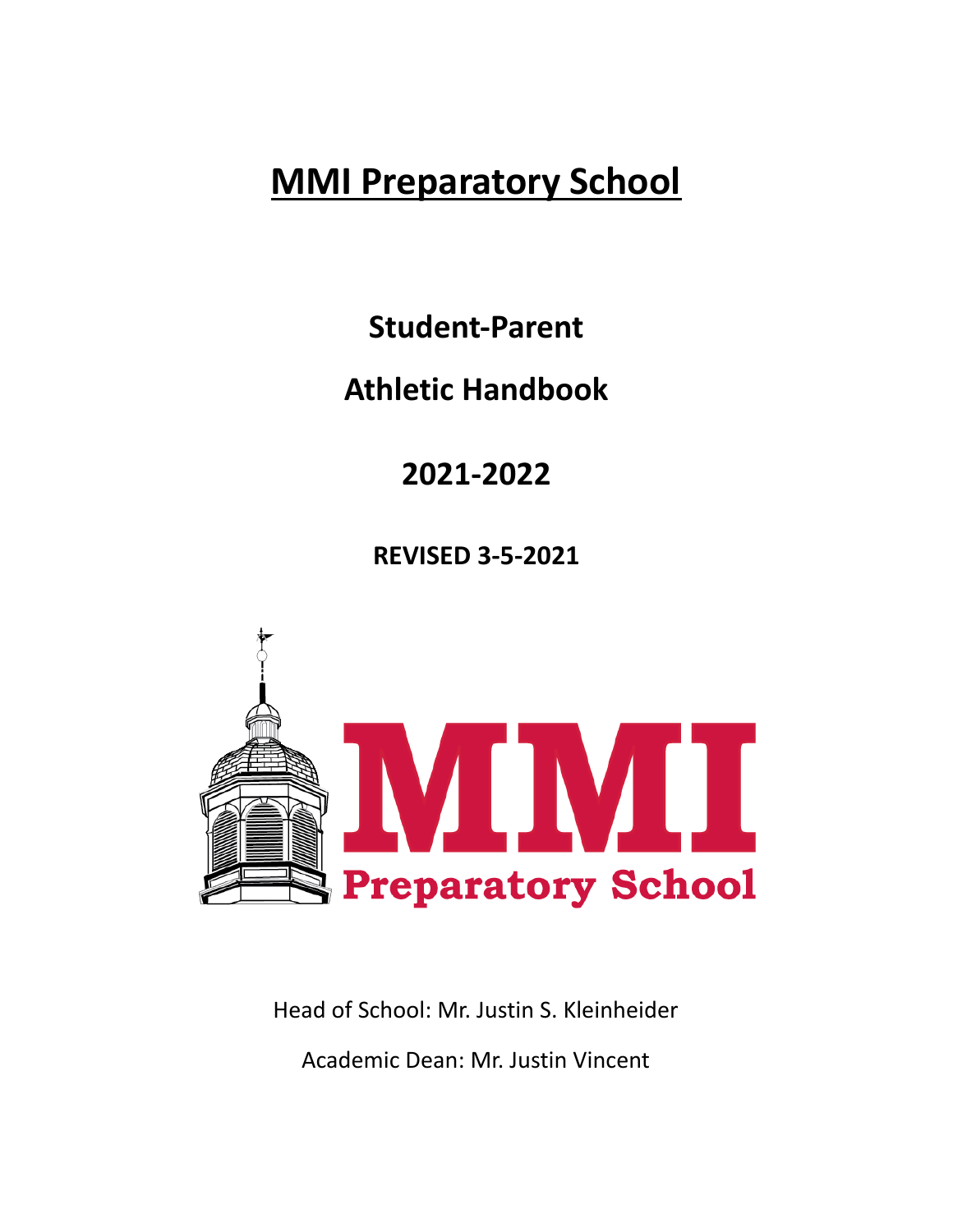## Director of Athletics: Mr. Joseph Flanagan

## **Introduction**

Students at MMI Preparatory School are challenged with a rigorous academic program. In addition, they participate in a wide variety of extra-curricular activities from which they gain valuable perspective about themselves and life beyond the classroom. Athletic competition and organized sports play an essential role in both physical education and school life. To provide these important experiences for its students, MMI offers interscholastic competition through 17 teams from grades 7 through 12.

The contents of this guide are designed to help establish standards of behavior and provide direction for the student-athletes, coaches and parents during their athletic experience as a MMI Prepper. While it is not possible to find answers to every question in this handbook, you should find it to be a useful reference guide.

All questions pertaining to student eligibility and athletic department policy should be brought to the attention of the athletic director. Questions regarding a specific sport or team should be directed to the head coach. New information about MMI's COVID-19 Athletic Recovery plan is included in this handbook. **All athletes must return the Participation Waiver for Communicable Diseases Form and the Handbook Acknowledgement Form at the end of this document prior to the start of their season.**

#### **Statement of Athletic Philosophy**

Athletics at MMI is an integral part of the School's total educational program. Our goal is to help develop our student-athletes physically, psychologically, and socially while teaching them to strive for excellence.

The purpose of the athletic program, regardless of age level, is to develop healthy lifestyles and recreational skills and to teach commitment, self-discipline, self-sacrifice, sportsmanship, cooperation, citizenship, loyalty and pride in one's self and school community. Athletics also provide opportunities for students to learn to deal with adversity. The athletic program is based on interscholastic competition in grades 7 through 12. The level of participation is arranged for each boy and girl appropriate to his or her age, development, ability, and interest. MMI seeks to encourage as much participation as possible to each level of interscholastic competition.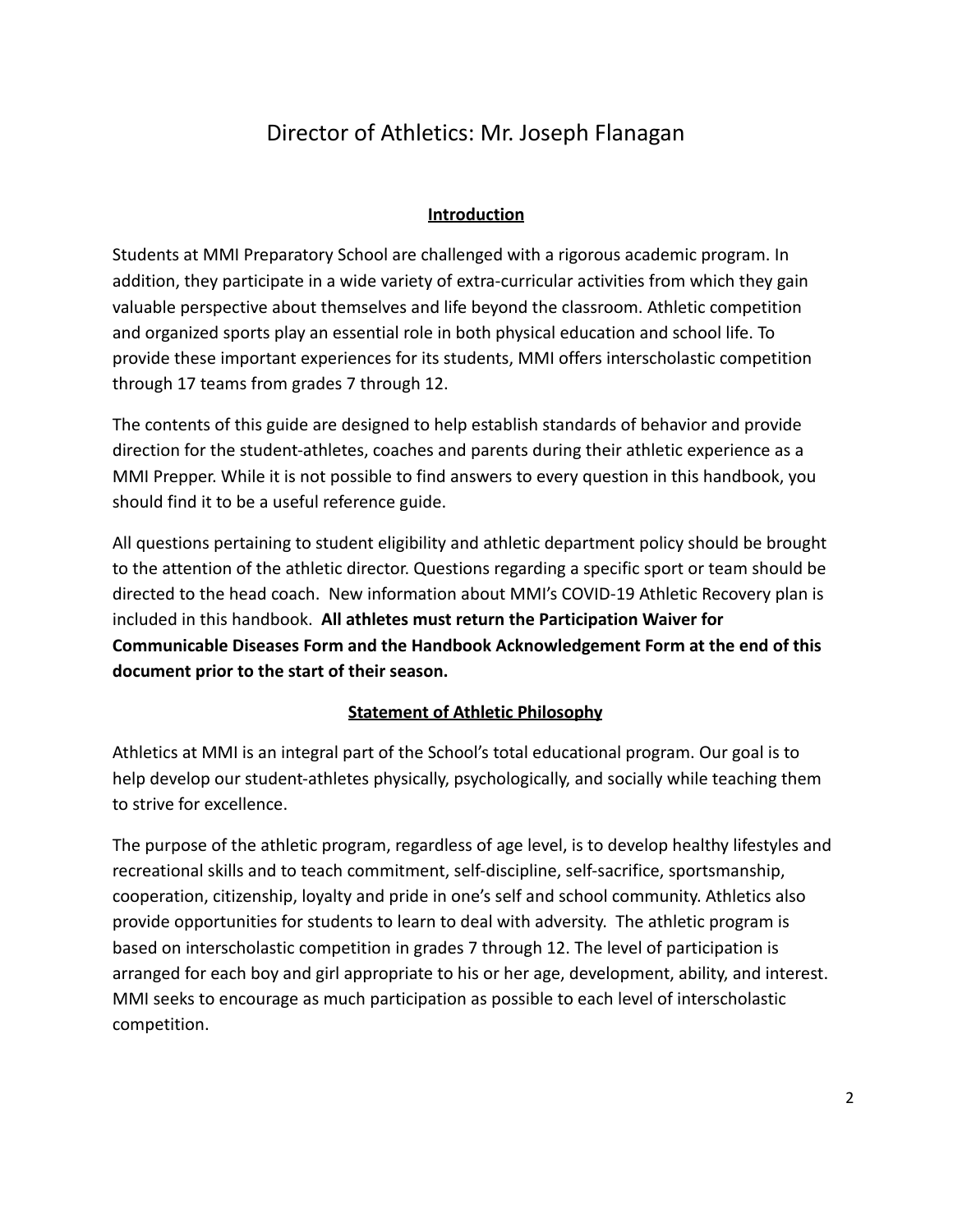## **Sub-Varsity (Mid School, Junior High, and Junior Varsity)**

Sub-varsity teams are considered introductory level interscholastic competition. Emphasis is placed on skill development, individual improvement, self-confidence, and teamwork, with the ultimate goal being continued progress towards varsity competition. MMI will follow a "no-cut" policy for these levels. Every team member that attends practices as designated by the coach and follows team and School rules will have an opportunity to participate and receive playing time in every competition. The coach will always determine the amount of playing time; but the focus will be on developing skills and fundamentals necessary to compete at the varsity level.

## **Varsity**

Varsity athletics is the highest level of interscholastic competition. MMI is committed to fielding the best possible athletic teams for competition at this level. Varsity teams may have some roster limitations. Coaches will continue to strive for high levels of skill, positive selfesteem, sportsmanship, and team play. While it will be the goal of the varsity level program to encourage student-athlete participation, playing time in games will be earned by the athlete's efforts in addition to his/her talents as well as what is best for the overall success of the team.

## **Expectations of the Student-Athlete**

Participation in athletics is not a right but a privilege. In order for students to participate in interscholastic athletic programs, there are certain rules and regulations that must be followed. It is the responsibility of every student-athlete to know and understand these rules and regulations. Continued disregard of the following expectations could result in suspension or dismissal from a particular team.

## **Student Handbook**

As noted in the student handbook, students are expected to show respect for the rights and property of others, to exhibit courtesy and good character, and to engage in behavior, which brings credit to the School and to the community, whether they are on or off campus.

#### **PIAA**

MMI is a member of the Pennsylvania Interscholastic Athletic Association (PIAA) District II,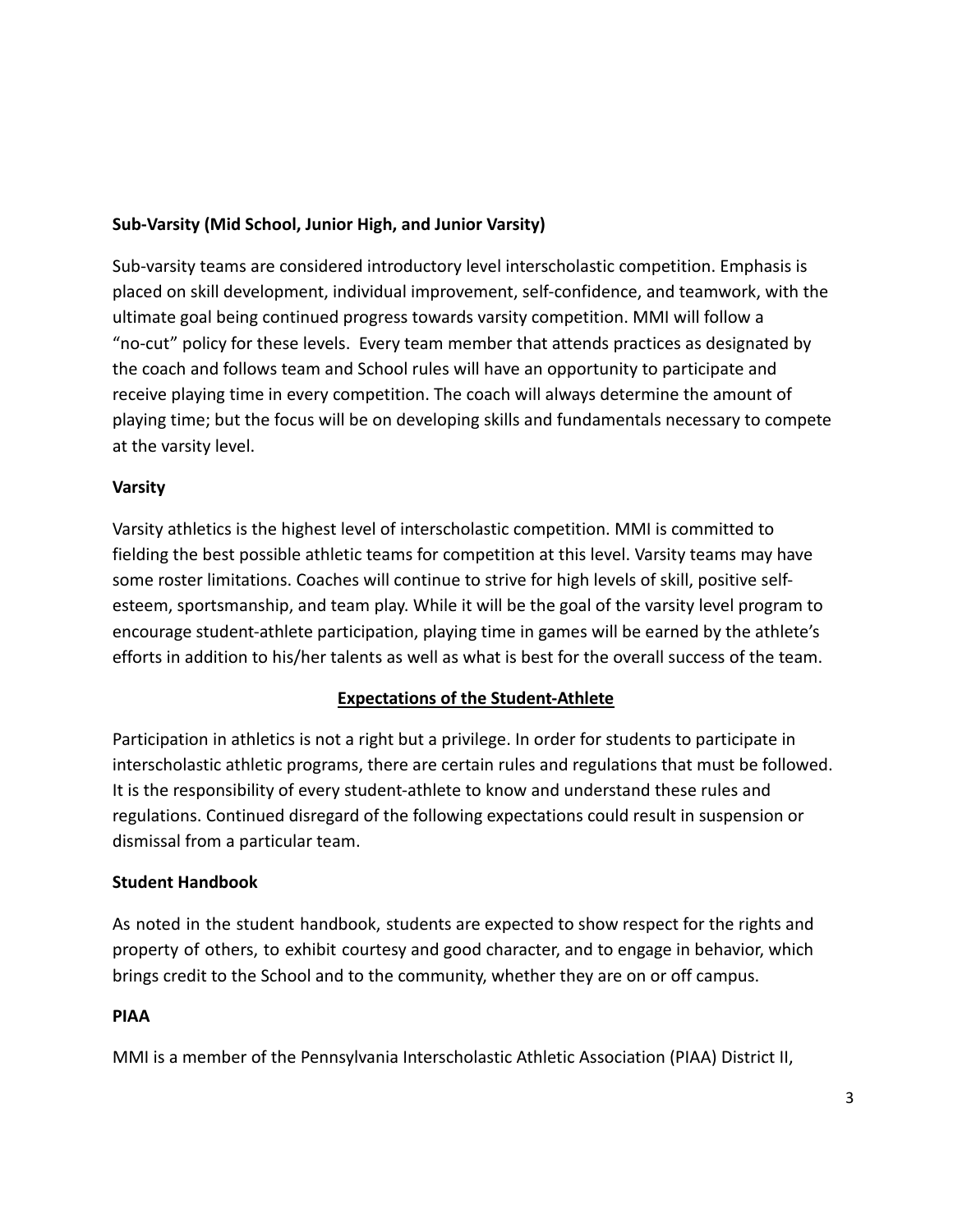which is the governing body of high school athletics in Pennsylvania. All PIAA rules and regulations must be followed by MMI's administrators, coaches, student-athletes and parents. The PIAA handbook, which includes rules and regulations of the association, can be found on their website at [www.piaa.org.](http://www.piaa.org/)

## **Conduct/Sportsmanship**

As a member of athletic teams, student-athletes are high profile representatives of MMI. Students are expected to act in an appropriate manner. The following behavior is inappropriate and will not be tolerated:

- 1. Fighting
- 2. Profanity
- 3. Possession of, use of or being under influence of alcohol, tobacco or drugs (on or off school property)
- 4. Unsportsmanlike conduct
- 5. Rude or disrespectful behavior
- 6. Taunting/Threatening opponents or official
- 7. Destruction of property
- 8. Bullying/Harassing

Any student-athlete who exhibits any of the above behaviors may be suspended from athletic competition for a period of time as per PIAA regulations and/or MMI administration. The student-athlete will also be responsible for any and all costs the School may incur due to the unsportsmanlike conduct. Additionally, the student may face School disciplinary action.

#### **Academic Requirements**

Students that do not meet the academic standards set forth in MMI's Student Handbook (core class grades must be 70% or higher) will be placed on academic probation for a period of one week. Students will be notified by the Athletic Director that they have one week to bring their grade(s) back up into good standing. If at the end of the week, a student has not made sufficient improvement then the student will become ineligible to participate for the next week. Academic ineligibility is not meant to be a punishment, but is an opportunity for students to focus on their schoolwork and improve their grades. At the conclusion of the ineligible week, the student's academic record will be reviewed and if sufficient improvement has been made the student will be allowed back to participate. If sufficient academic progress has not been met, the student will sit out another week. The week will begin on Monday (or the first academic day) and run through Sunday. The student will not be allowed to attend practice, play in a contest, or attend the contest during that time period.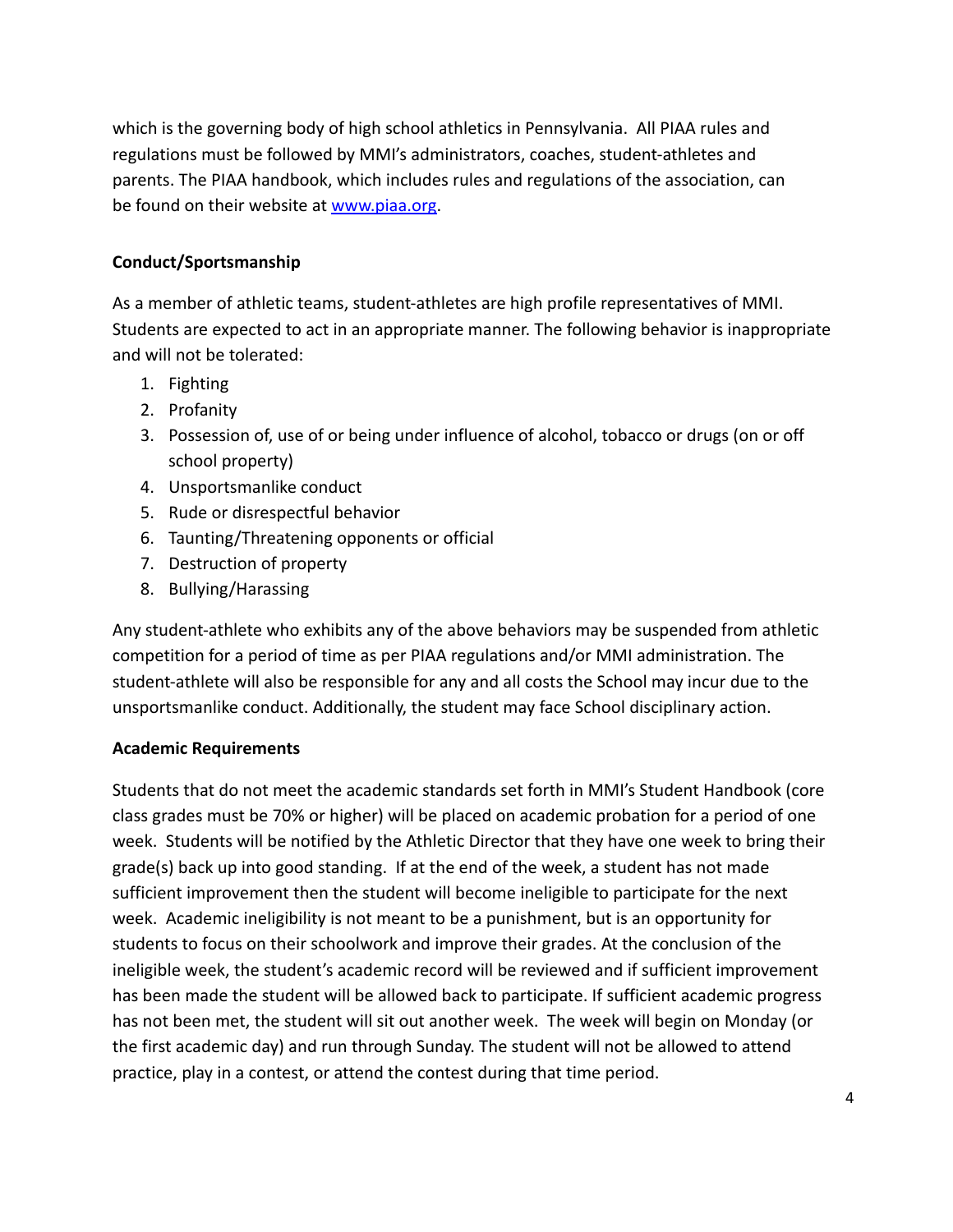Students who conclude the marking period with a grade below 70% in any core class will be ineligible to participate for a period of two weeks (ten academic days).

## **Practice/Game Attendance**

Practice and game attendance is mandatory, and it should be noted that optional and required practices or games may be scheduled on weekends, holidays, or breaks. Illnesses, family emergencies, religious observances, and college visits are acceptable reasons for missing practices and games. MMI teams take precedence over all outside programs. Anticipated conflicts with practices and games will be directly addressed by Head Coaches. Any participant that goes out for a team and chooses to participate on a team is required to fully commit to that team. If, for some reason, a student-athlete decides to stop participating on a team, or the student-athlete is dismissed from a team, then he/she will not be permitted to join or participate in any other sport for the duration of that sport season.

## **School Attendance**

A student-athlete must be in attendance on regularly scheduled school days by 11:30 am in order to participate in athletic competitions and practices for that day. In the event we are operating on a 2-hour delay schedule, the student-athlete must attend by 12:15pm in order to participate. Excused absences will be taken into consideration (i.e. religious observances, college visits, etc.). Students who skip a class resulting in an unexcused absence from that class will lose privileges including the ability to participate in practice or competitions for that day.

## **Early Dismissals/Absences**

It is the student-athlete's responsibility to inform his/her classroom teachers of all known absences and/or early dismissals due to athletic events. Student-athletes are responsible for submitting assignments and completing tests, quizzes, and papers due in classes missed for athletics.

## **Varsity Letter**

A varsity letter will be awarded to a student-athlete who abides by this handbook and at the discretion of the Director of Athletics with input from the Head Coach. Failure to follow the guidelines set forth by the Head Coach may result in denial of this varsity letter. Quitting a team will automatically disqualify a student-athlete from obtaining a varsity letter.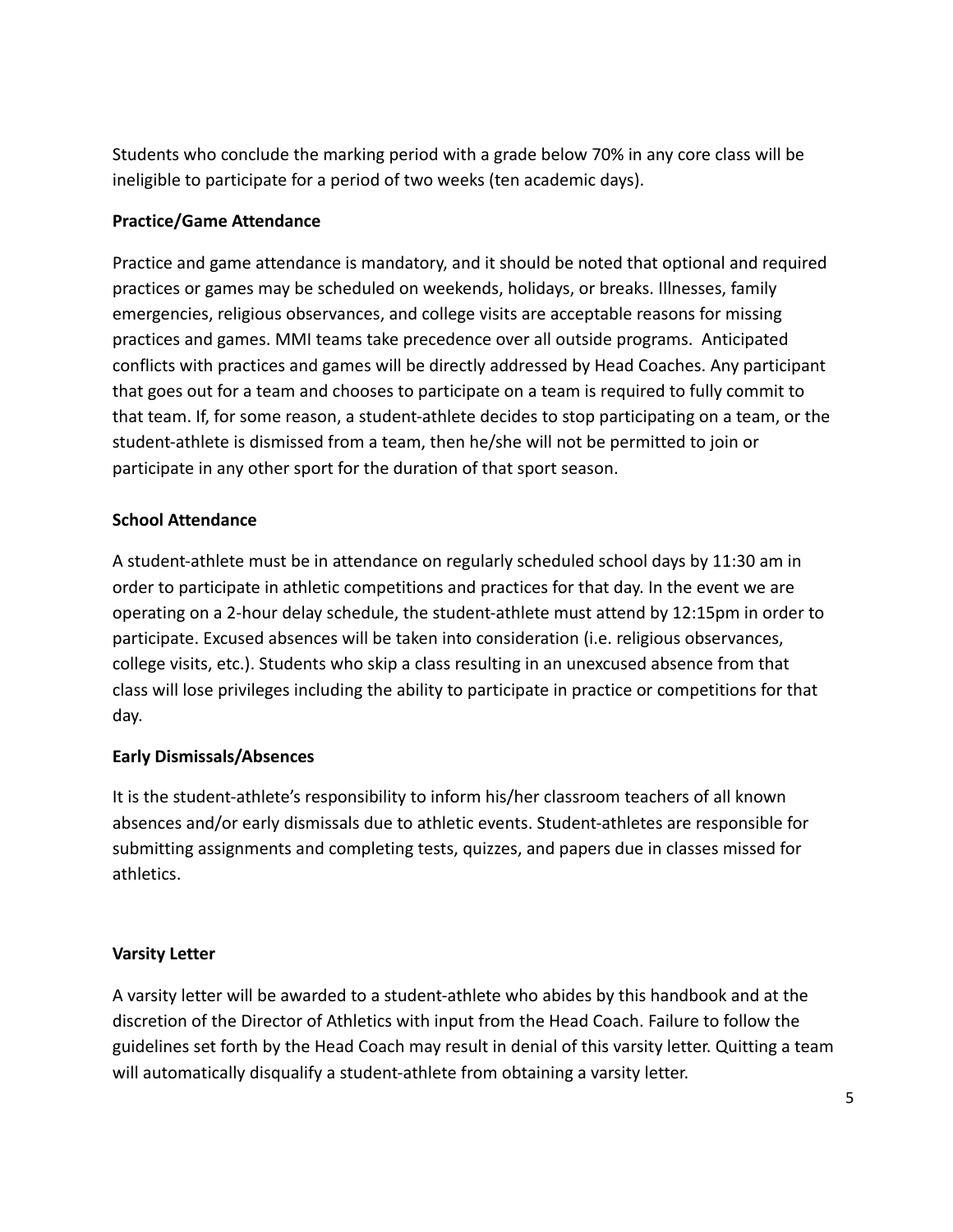Requirements for receiving a Varsity Letter:

- Must be of good character, in good athletic and academic standing.
- Must complete the season and maintain academic eligibility
- If injured, athletes may receive a letter if in the opinion of the Head Coach, he/she would have participated enough had they not been injured and served the team in some capacity.
- Regular Attendance at practices, games, meets, or matches unless excused by the Head Coach, a Parent or Doctor.
- Contribute to the team's success.
- At the discretion of the Head Coach, with consent of the Athletic Director.
- With the approval of the Athletic Director, team managers may also be awarded varsity letters if in the estimation of the Head Coach it is warranted.

In addition to the general letter requirements, the following sport specific requirements contribute to the awarding of a varsity letter:

#### Baseball:

- Participate in more than 50% of the varsity innings.
- Pitchers qualify if they appear in 20 or more innings as a pitcher.

Basketball:

● Participate in more than 50% of varsity game quarters.

#### Cheerleading:

● Participation in more than 80% of all scheduled cheering events.

Cross Country:

- Be a scoring place finisher in more than 50% of the dual competitions.
- Finish in the top half of MMI runners in more than 50% of all dual competitions.

Golf:

- Be a scoring place finisher in more than 50% of the dual competitions.
- Finish in the top half of MMI golfers in more than 50% of all dual competitions.

Soccer:

● Participate in more than 50% of varsity halves.

Softball:

- Participate in more than 50% of the varsity innings.
- Pitchers qualify if they appear in 20 or more innings as a pitcher.

Tennis:

● Earn more than one-half of all possible play points during the season. Each match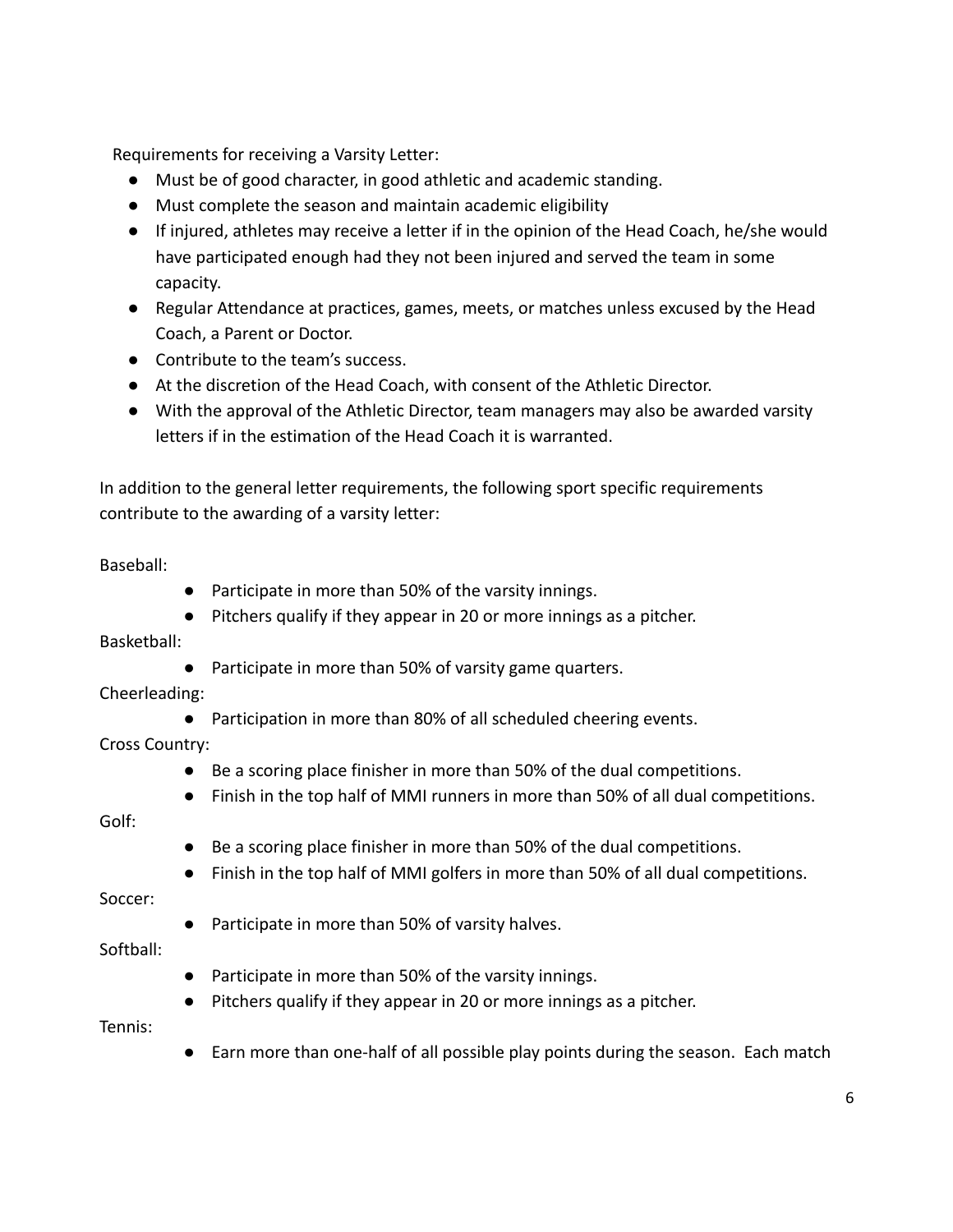will be one possible play point (15 matches = 15 points, therefore athletes would need to earn 8 points to letter).

Volleyball:

● Play in more than 50% of the varsity games (not matches).

#### **Transportation**

All student-athletes MUST travel to and from athletic events held off campus on transportation provided by MMI. Parents must obtain special permission from the Head Coach and/or Director of Athletics if other transportation requirements are needed.

#### **Equipment and Uniforms**

It is the student-athlete's responsibility to care for the equipment and team uniforms issued to them. If items are lost or damaged beyond what is considered normal wear and tear, the family's account will be billed for replacement costs. Student-athletes will have one week after the completion of their last contest to turn in all school-issued gear to the athletic department.

MMI's official colors are red and white. Black is an accent color. All practice shirts, warm-ups shirts, jackets, etc. must adhere to school guidelines. All items must be approved by the coach and director of athletics.

The School has the ability to control when warmups, shooting shirts, team jackets may be worn or not allowed to be worn for games/contests. This goes for items that are purchased through the booster clubs, parent organizations and/or items directly purchased by the students/parents.

All players must have the opportunity to purchase a warmup, shooting shirt, team jacket, etc. If all players are not given the opportunity, then it is possible that no one will have the ability to wear the item during the game.

Students may dress down on the day of a home game/contest to show school/team spirit. The student must wear the team uniform or the team warm up. All players on the team must wear the same item (i.e. some cannot have the uniform on and others the warmup). This should be coordinated prior to the school day amongst the team members. Other regular dress code requirements must be adhered to.

#### **Required Forms**

All 7 through 12 grade students that are interested in playing on any MMI team **MUST** have the following forms completed. The completed forms must be turned into the Athletic Department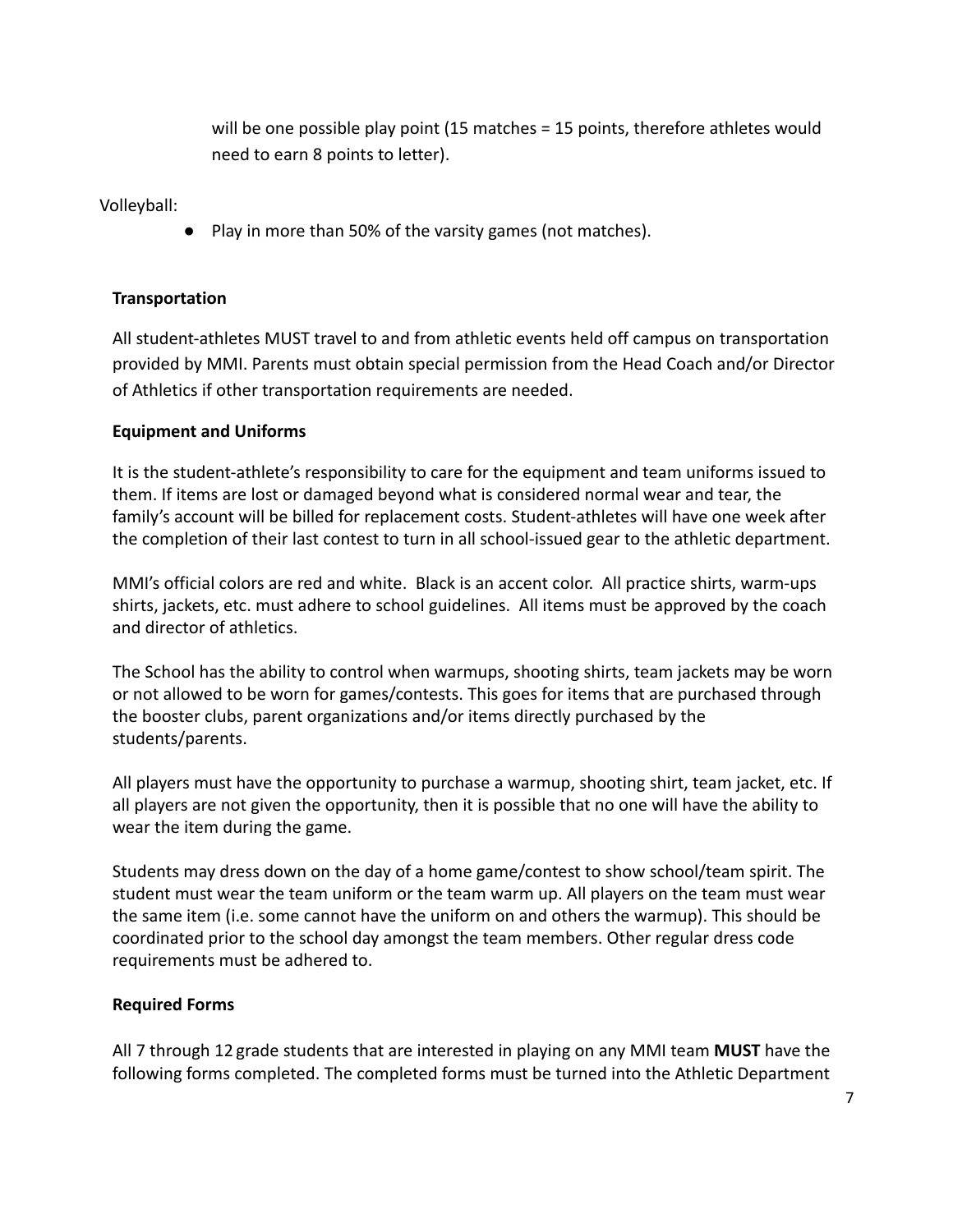before you can participate in **ANY** athletic activity. All forms can be found on the School's athletic webpage.

- **● PIAA Comprehensive Physical Form (Sections 1-6)**
- **● Participation Waiver for Communicable Diseases Form**
- **● Student-Parent Athletic Handbook Acknowledgement Form**

#### **Physical Education/Athletic Study Hall**

Upper School student-athletes can elect to take a study hall in place of their physical education class. Eligible students must choose PE or Athletic Study Hall at the beginning of their respective season (the Academic Dean and/or the Athletic Director will reach out to students for this information) and this enrollment choice will remain in effect according to the following schedule:

- Fall Season Marking Periods 1 & 2
- Winter Season Marking Periods 2 & 3
- Spring Season Marking Periods 3 & 4

Students that meet participation requirements for their respective athletic teams and elect to take a study hall will receive a 100% for the appropriate marking periods in their PE class. Students who elect to take PE will be graded according to the standard protocols.

Should a student-athlete be struggling academically, they may be moved to the Athletic Study Hall at the discretion of the administration.

#### **Student-Athlete Injuries**

From time to time, when participating on an athletic team, your son/daughter may get injured. It is the responsibility of the student-athlete to inform his/her coach immediately if an injury has occurred during a practice or competition. Occasionally an athlete may not know that he/she is injured until after a practice or competition has ended. In this case, please do not hesitate to take your child to a medical professional. If the student-athlete decides to do this, please contact the Athletic Director within 24 hours so that the injury can be documented by the Athletic Department. However, if the parent/guardian would like for your child to be evaluated by a licensed and certified athletic trainer, please have your child report to the Athletic Department the following school day. The Athletic Trainer will evaluate the athlete's injury and determine the best course of action for getting him/her back to competing. If your child is injured during a competition or practice and the athletic trainer evaluates him/her, you will be notified of the incident and the proper steps will be taken to treat the injury.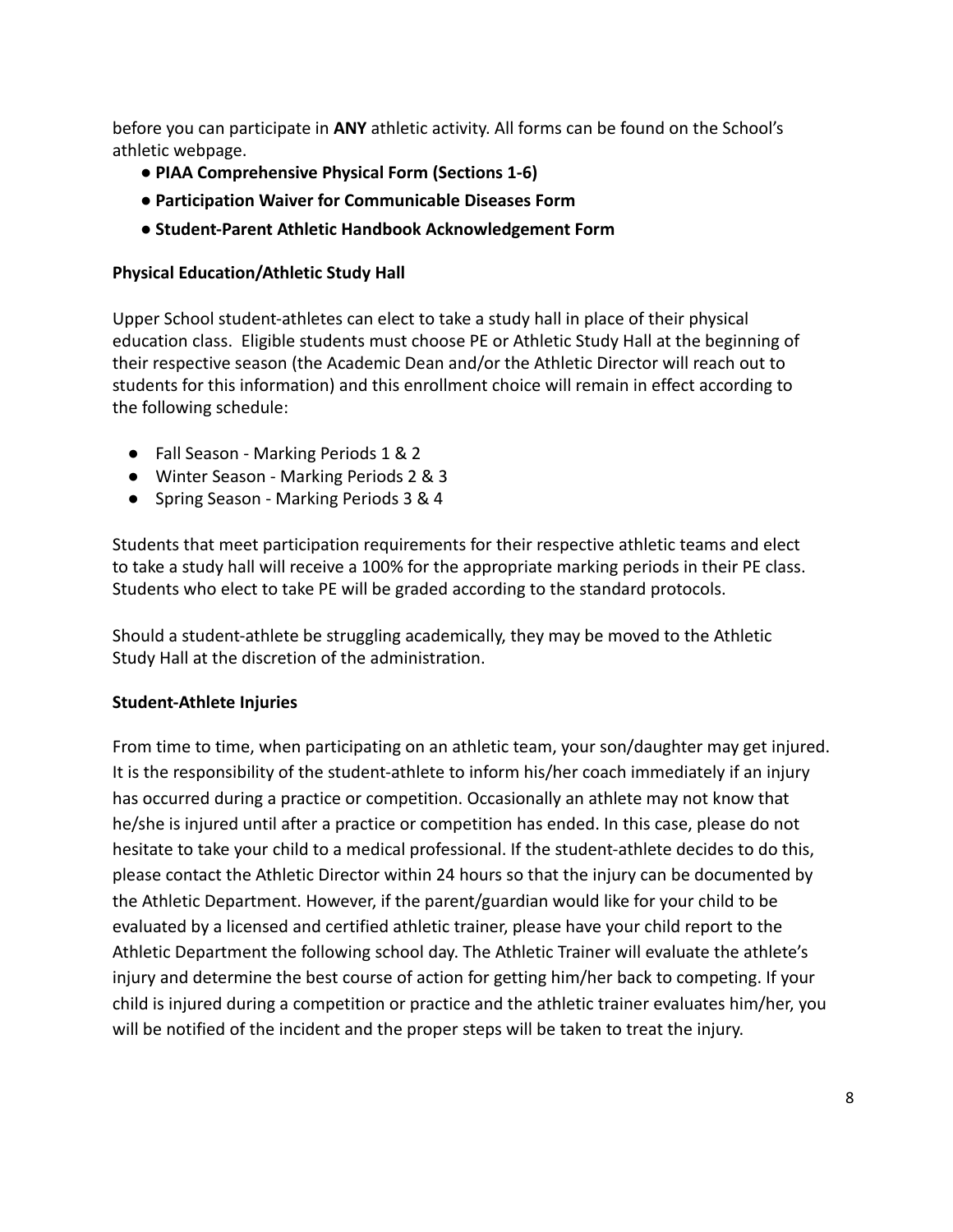## **Expectations of the Parent/Guardian**

The parents/spectators role is one of support to the players and coaches. Every parent and spectator is expected to:

- Refrain from coaching their child and/or other players during games and practices.
- Respect the officials and their authority during games.
- Never question, discuss, or confront coaches at the athletic venue. Speak to coaches at an agreed upon time and place.
- Never confront the opposing team's coach or players on the other team.
- Understand that playing time is earned through work ethic, attitude, practice/scrimmage/game performances and is at the sole discretion of the coaching staff. Coaches will use a fair and objective system to determine each student-athletes playing time.
- Understand that the coaches will not discuss strategy, playing time or substitution patterns with parents or relatives of the student-athletes.
- Remember that student athletes participate to have fun and that the game is for the student-athletes, not adults.
- Demand that their child treat other players, coaches, officials, and spectators with respect regardless of race, creed, color, sex, or ability.
- Promote the emotional and physical well-being of the student-athletes ahead of any personal desire they may have for their child to win.
- Not encourage any behaviors or practices that could endanger the health or well-being of the student-athletes.
- Be positive support for all players, coaches, officials, and spectators at every game, practice, or sporting event.
- Not engage in any kind of unsportsmanlike conduct with any official, coach, player, or parent, such as booing or taunting or using profane language or gestures.
- Parents/Guardians should pick up their son/daughter after a practice or event in a timely manner.

In summary, parents and spectators should not engage in "coaching" from the sidelines, criticizing players, coaches, or game officials or standing on or behind team benches. If a parent/guardian or spectator exhibits any negative behaviors, it will be considered cause for dismissal, suspension, or permanent expulsion from future athletic events.

## **Expectations of the Coach**

It is MMI's desire to provide the best athletic experience for each student-athlete. Below is a list of guidelines we expect all MMI coaches to follow in order to provide such an experience:

- Maintain the standards of the MMI Athletic Philosophy.
- Promote the health and safety of all student-athletes at all times. Create a safe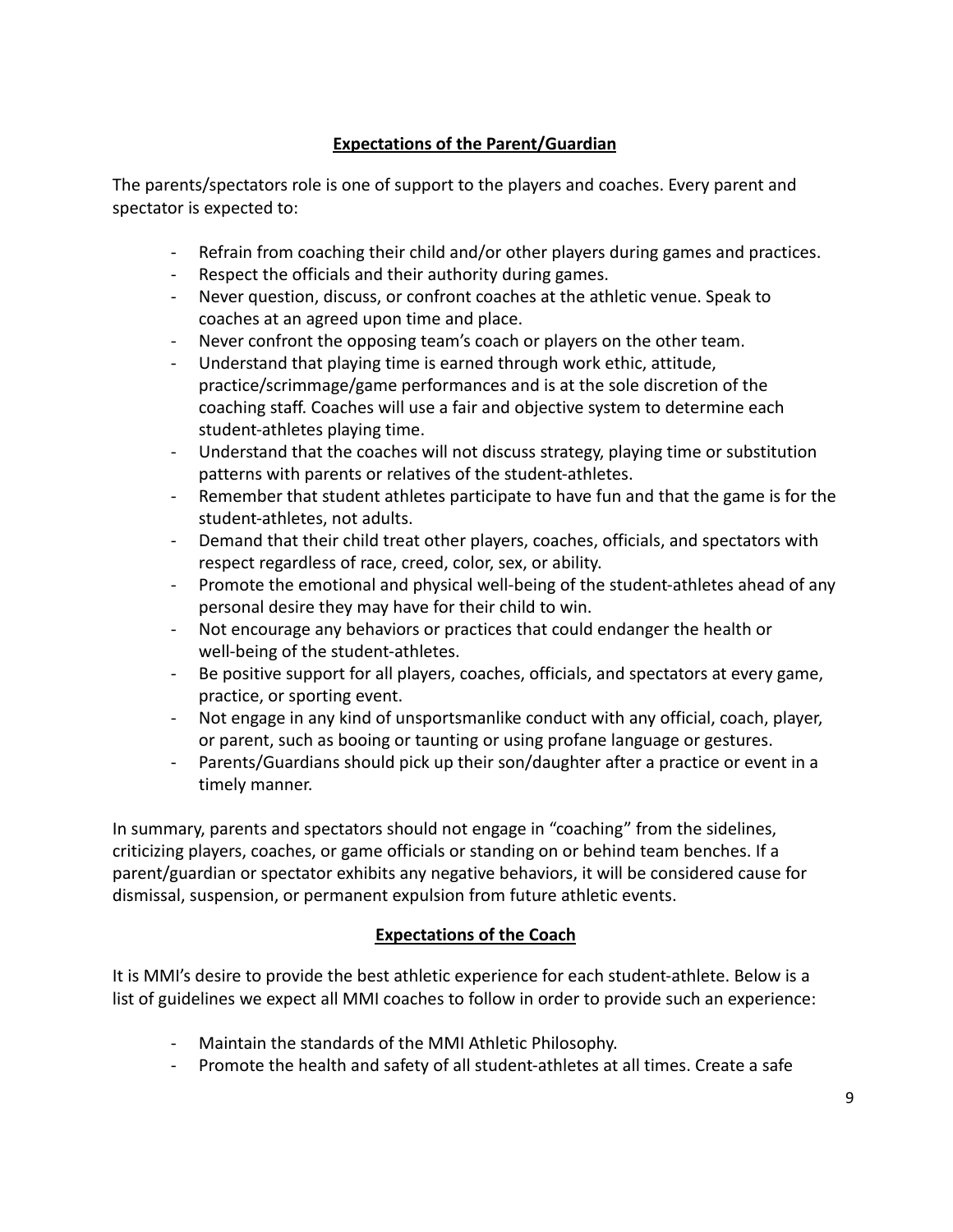environment.

- Must make sure all student-athletes on their team are legally and properly equipped.
- Be a model of sportsmanship and behavior and demand this of all team personnel.
- Respect and dignify each student-athlete as an individual.
- Establish time demands that acknowledge the primary importance of each studentathlete's academic and family responsibilities. Communicate these demands in a timely manner (includes practice and game schedules).
- Promote among athletes and coaches a solid sense of team membership.
- Maintain an awareness of recent thinking and strategy in their specific sport or discipline.
- Assist, whenever appropriate and mutually convenient, with the post high school planning for individual student-athletes as it relates to athletics.
- Be available to parents at times that are mutually convenient and in alignment with the athletic "24-hour rule."
- Work with school personnel, when appropriate, to advocate for the best interest of the student-athletes.
- Encourage student-athletes to experience high school in a well-rounded manner. Foster their interests to pursue other options in addition to your specific sport. Speaking in a derogatory fashion about other sports or activities is unprofessional and unacceptable.
- Adhere to all PIAA and MMI Athletic Department policies at all times.

## **Senior Recognition Days/Nights**

Senior Recognition Days/Nights will be coordinated with the coaching staff, parents and student-athletes. Each team can conduct their own program during the designated sporting event; however, approval from the Director of Athletics must be acquired. The senior day/night event will take place on the last regularly scheduled home game. Exceptions may happen if there is a postponement or scheduling conflict. This includes  $8<sup>th</sup>$  grade recognition nights for the mid school teams. These events are run by parents, coaches, and/or underclassmen of the team. The director of athletics does not coordinate these types of events.

## **Steps to a Successful Experience as an MMI Student-Athlete and Parent**

Athletics can be an emotional endeavor and occasionally conflict will arise. If there is an athletic issue concerning your student-athlete, please consider the "24 hour rule" – that is, please wait 24 hours before contacting the coach. We have found that if all parties involved with an athletic conflict take time to reflect on the situation, the ensuing conversation will be based less on emotions and more on facts. While the "24 hour rule" may not resolve your concern, it might prevent a misunderstanding from escalating into an adversarial situation. If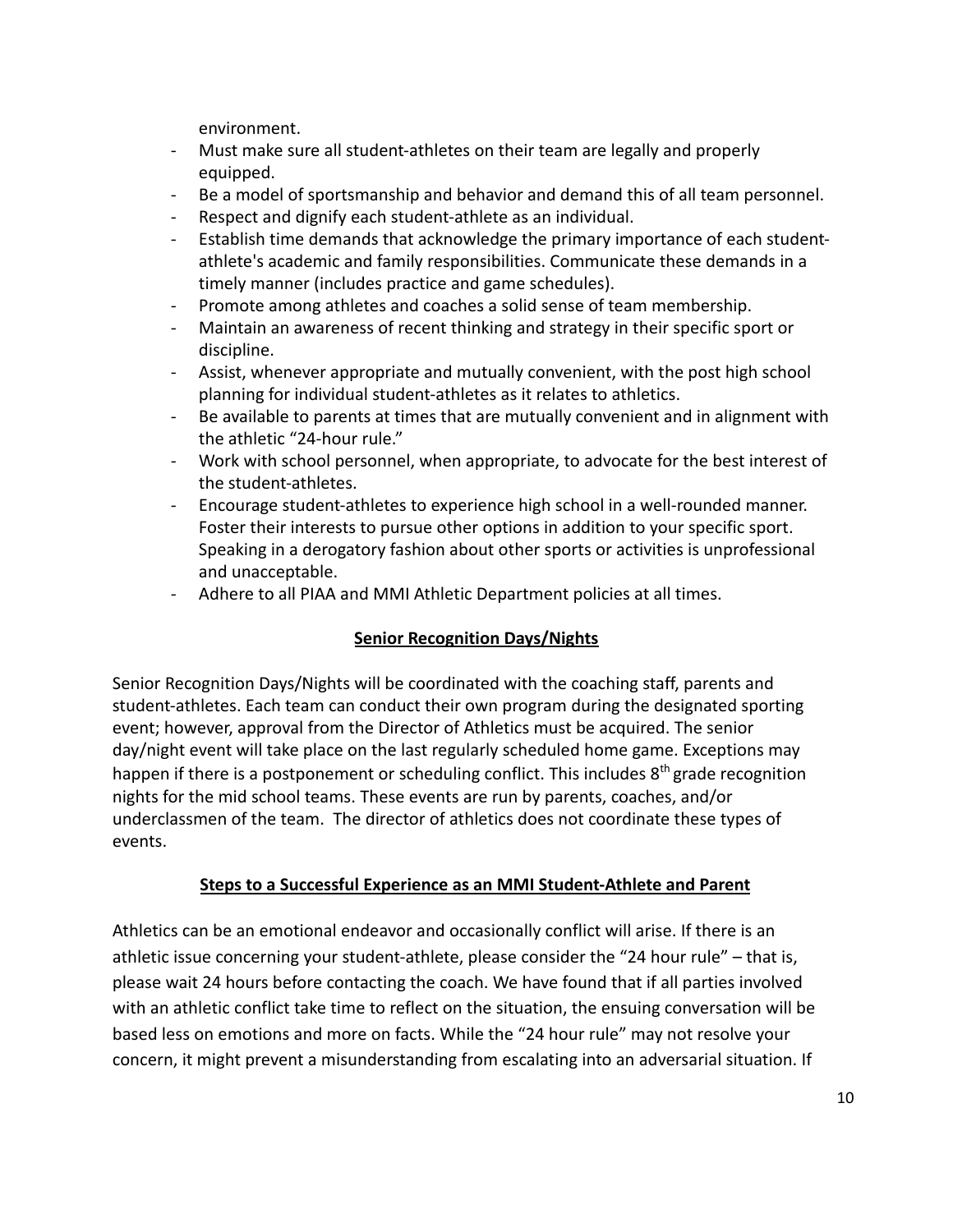after 24 hours you still feel that the situation merits attention, please follow the grievance procedures listed below:

- 1. Have your child talk with the coach first.
- 2. Schedule a conference with the coach. If a coach is not available or does not return calls or emails, contact the Athletic Director.

3. Schedule a meeting with the Athletic Director, coach and parent. This meeting shall be facilitated by the Athletic Director where both sides shall be allowed to present their side.

4. Schedule meeting with the Assistant Head of School, Athletic Director, coach and parent.

#### **Playing Time**

One of the primary sources for conflict in athletics is the issue of playing time. Please keep the following distinctions in mind as you consider your athlete's experience.

Every student-athlete at the sub-varsity level, who fulfills his or her academic and team commitments, will be given the opportunity to play in every game or competition. The amount of playing time and time of play within the competition will always be determined by the coach, but the focus will be on developing skills and fundamentals necessary to be on the varsity level.

On varsity teams, there are no guarantees of playing time for any student-athletes. Playing time will be determined by the coaching staff with the focus on competing for success. Athletes at all levels should have an expectation that their development will be evaluated and coaches will communicate areas for improvement.

#### **The College-Bound Student-Athlete**

If a student-athlete is planning to enroll in college as a freshman and wishes to participate in Division I or Division II athletics, he/she must be certified by the NCAA Eligibility Center. It is each athlete's responsibility to see that the Clearinghouse has the documents it needs for certification. The NCAA Eligibility Center, located in Iowa City, Iowa, is the organization that handles ALL inquiries regarding an individual's initial eligibility status. The Clearinghouse operates a separate Web site at www.eligibilitycenter.org, which maintains and processes all of the initial-eligibility certifications.

If you need any further assistance, please contact the Athletic Department and/or the MMI College Advising Department.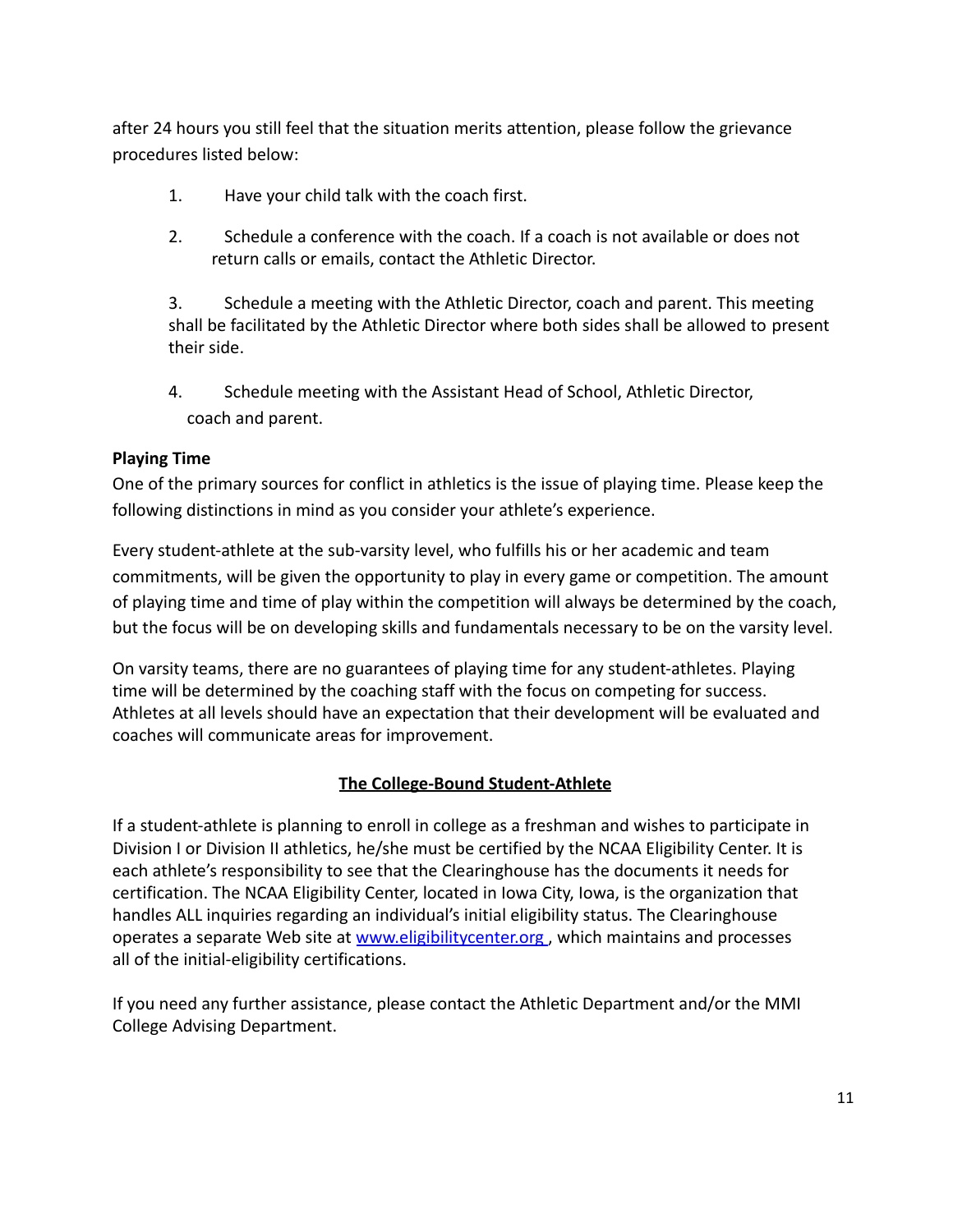## **MMI Athletic Offerings**

#### **Fall Sports (August – November)**

- Boys and Girls Cross Country (9-12)
- Boys and Girls Golf (9-12)
- Co-ed Upper School Soccer (9-12)
- Girls Volleyball (9-12)
- Girls Tennis (9-12)
- Co-ed Mid School Soccer (7-8)

#### **Winter Sports (December- February)**

- Upper School Boys Basketball (9-12)
- Upper School Girls Basketball (9-12)
- Mid School Boys Basketball (7-8)
- Mid School Girls Basketball (7-8)

#### **Spring Sports (March – May)**

- Upper School Baseball (9-12)
- Upper School Softball (9-12)
- Mid School Baseball (7-8)
- Junior High Softball (7-9)
- Boys Tennis (9-12)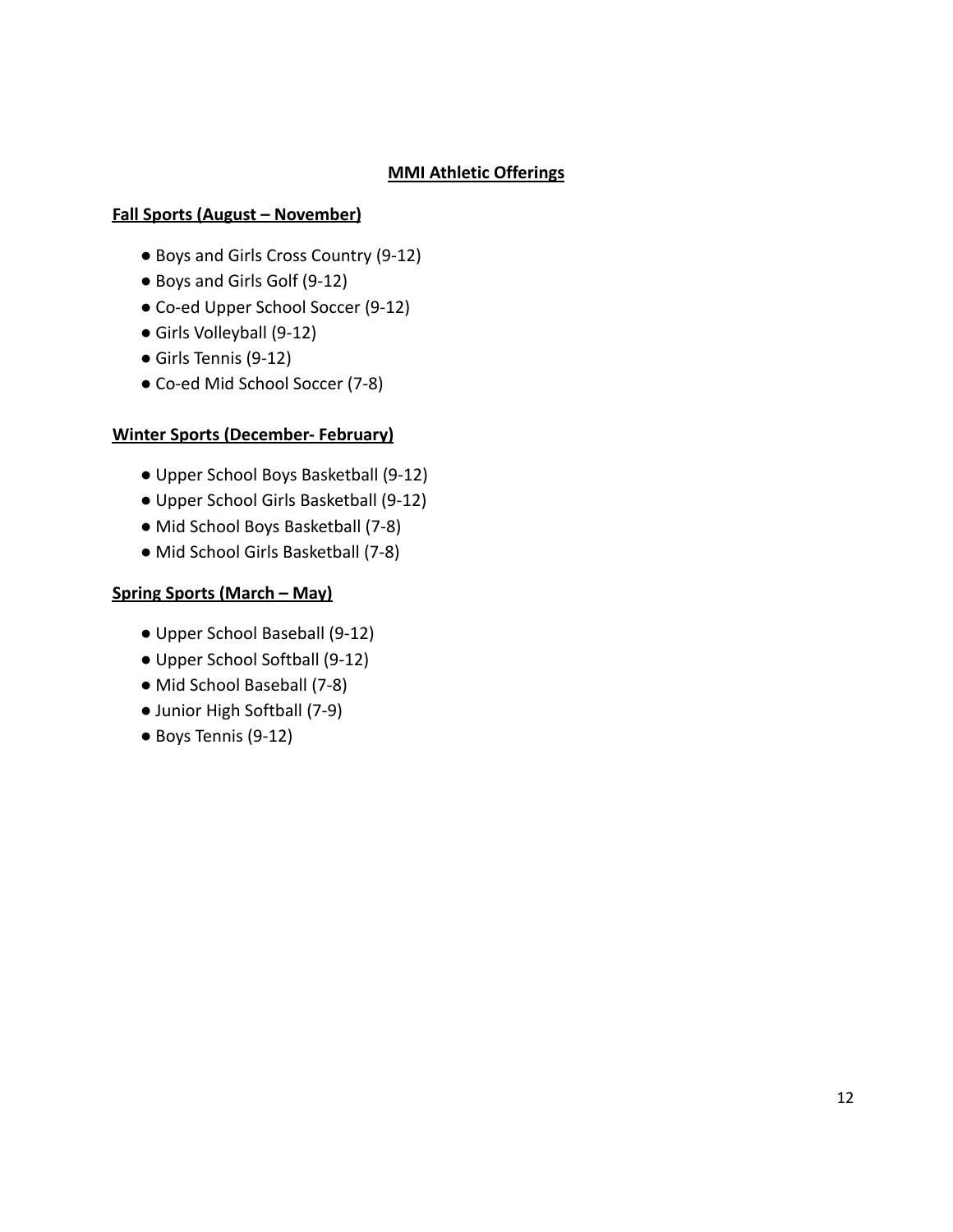## **Return to Competition General Guidelines during Pandemic Mitigation Efforts**

## **MMI COVID-19 Safety Rules Checklist for all Coaches and Players:**

- Coaches and players must adhere to physical six-foot distancing
- No spectators are permitted at practice other than parents/guardians. Six-foot social distancing and face masks are required at all times, even out of doors.
- Coaches must conduct daily symptom assessments on athletes who participate in practice/games and have attended school virtual on those practice/game days. Anyone experiencing symptoms, including cough, shortness of breath or difficulty breathing, fever, chills, repeated shaking with chills, muscle pain, headaches, sore throat, and new loss of taste or smell, must stay home.
- No team water coolers or shared drinking stations. Athletes should bring individual water containers.
- No touch rule-players should refrain from high fives, huddles, or other close contact before, during, or after skills sessions unless the contact is for the purpose of safety. Players should refrain from spitting, eating seeds, or chewing gum.
- No congregation before or after training or practice sessions.
- Time should be allotted between sessions to allow teams to exit prior to new teams arriving on practice or game days.
- Coaches and athletes must wear face coverings at all times even while not actively participating in the field of play.
- Replace in-person meetings with virtual meetings whenever possible.
- Equipment and personal items should have proper separation and should not be shared. If equipment must be shared, proper sanitization should be administered between users as well as before and after every session.
- Hand washing or hand sanitizing, in the absence of soap and water, must be available.
- Maintain a complete list of individuals present at each session including the date, beginning and end time of the event, name, address, and phone contact to be made available upon the request from the local health district.
- Immediately isolate and seek medical care for any individual who develops symptoms. Contact the local health district about suspected cases or exposure and to identify potentially infected or exposed individuals to help facilitate effective contact tracing/notifications.
- The weight room and all indoor facilities at MMI are off limits.

#### **COVID-19 Safety Rules Checklist: Locker rooms and Restrooms**

- In order to enforce social distancing requirements, locker room dressing procedures will be instituted for practices and games.
- For game days and practices, all personal equipment will be stored on the stage in the gym.
- Restroom facilities at the MMI Fieldhouse will limit the number of users at any one time based on the facility size and current social distancing guidelines.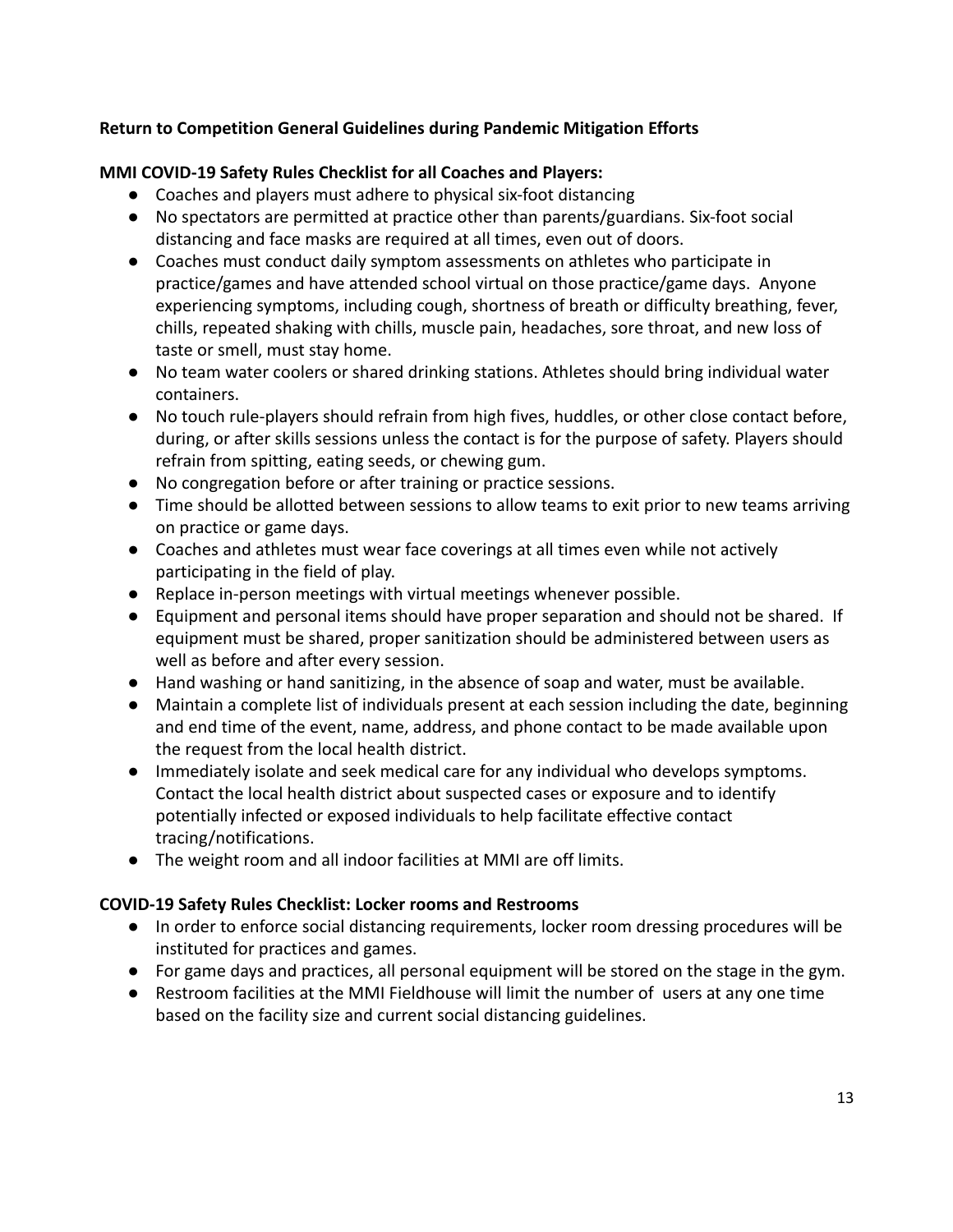## **MMI Covid-19 Safety Rules Checklist:Baseball, Softball, Batting Cages General Rules/Practices:**

- Coaches and players must adhere to physical six-foot distancing except when the ball is in play.
- Coaches must conduct daily symptom assessments (self-evaluation). Anyone experiencing symptoms, including cough, shortness of breath or difficulty breathing, fever, chills, repeated shaking with chills, muscle pain, headaches, sore throat, and new loss of taste or smell, must stay home.
- Umpires/officials calling balls and strikes will allow adequate distance behind the catcher while still being able to perform their duties.
- No team water coolers or shared drinking stations. Athletes should bring their own.
- No touch rule- players should refrain from high fives, handshake lines, and other physical contact with teammates, opposing players, coaches, umpires, and fans. Players should refrain from spitting, eating seeds, and chewing gum.
- If possible, coaches should wear face coverings at all times and athletes wear face coverings at all times when not actively participating in the field of play.
- If possible, face covering should be worn by any spectators.
- Coaches divide players into groups and establish rotating shifts for each practice session.
- Replace in-person meetings with virtual meetings whenever possible.
- Equipment and personal items should have proper separation and should not be shared. If equipment is shared, proper sanitization should be administered between users.
- Hand washing or hand sanitizing, in the absence of soap and water, must be available to athletes during practice and games.
- Team meals should be avoided.
- Compliant game balls and procedures are designated by the PIAA for each team.
- In the event of exposure to COVID-19: MMI will maintain a complete list of coaches, players, and staff present including the date, beginning and ending time of the event, name, address, and phone contact to be made available upon request from the local health district. We will also immediately isolate any individual who develops symptoms. We will also contact the local health district about suspected cases or exposure and to identify potentially infected or exposed individuals to help facilitate effective contact tracing/notifications.

## **Spectator Events**

- All participants, spectators, and umpires/officials must adhere to the six-foot physical distancing and mask requirements.
- Spectators must not enter player areas (on the field of play or bench areas) and must keep six-feet or more distance from the backstop.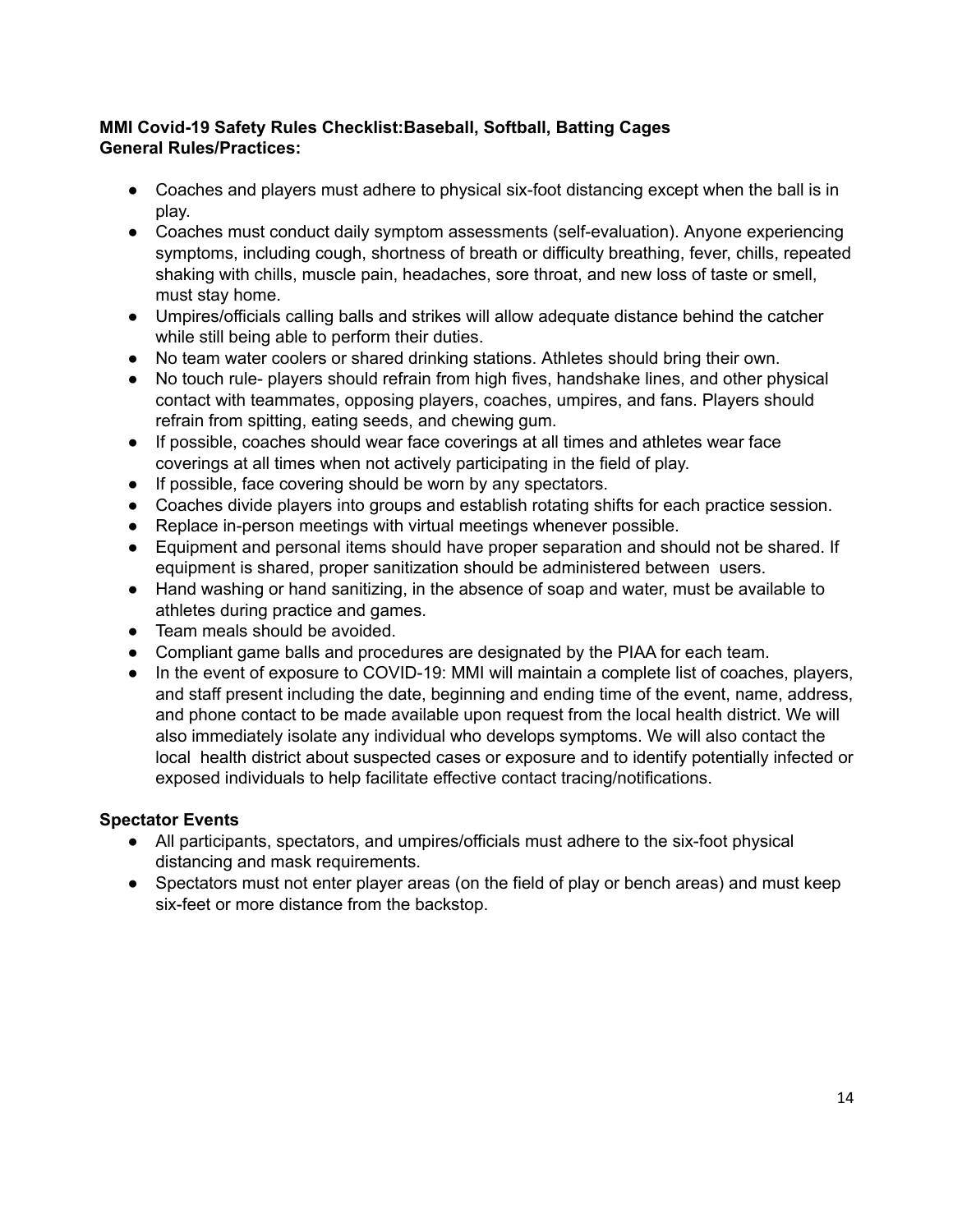## **MMI Covid-19 Safety Rules Checklist: Boys Tennis General Rules/Practices:**

- Coaches and players must adhere to physical six-foot distancing and mask wearing procedures.
- Coaches must conduct daily symptom assessments on athletes who participate in practice/games and have attended school virtual on those practice/game days. Anyone experiencing symptoms, including cough, shortness of breath/difficulty breathing, fever, chills, repeated shaking with chills, muscle pain, headaches, sore throat, and new loss of taste or smell, must stay home.
- No team water coolers or shared drinking stations. Athletes should bring their own.
- No touch rule-players should refrain from high fives, handshake lines, and other physical contact with teammates, opposing players, coaches, and fans. Players should refrain from spitting or chewing gum.
- Avoid using your hands to pick up balls; use your racquet/foot.
- Coaches and athletes are required to wear face coverings at all times, even while not actively participating in the field of play.
- If possible, face coverings are required to be worn by spectators.
- Replace in-person meetings with virtual meetings whenever possible.
- Equipment and personal items should have proper separation and should not be shared. If equipment is shared, propers sanitization should be administered between users.
- Hand washing or hand sanitizing, in the absence of soap and water, must be available for athletes during practice and games.
- When traveling for away games, team meals should be avoided.
- In the event of exposure to COVID-19: MMI will maintain a complete list of coaches, players, and staff present including the date, beginning and ending time of the event, name, address, and phone contact to be made available upon request from the local health district. We will also immediately isolate any individual who develops symptoms. We will also contact the local health district about suspected cases or exposure and to identify potentially infected or exposed individuals to help facilitate effective contact tracing/notifications.

#### **Spectator Events:**

- All participants, spectators, and officials must adhere to the six-foot physical distaning and mask requirements.
- Spectators and officials are required to wear face coverings at all times.
- Spectators are to refrain from being on the court and must stay with six-feet of all players, officials, and coaches.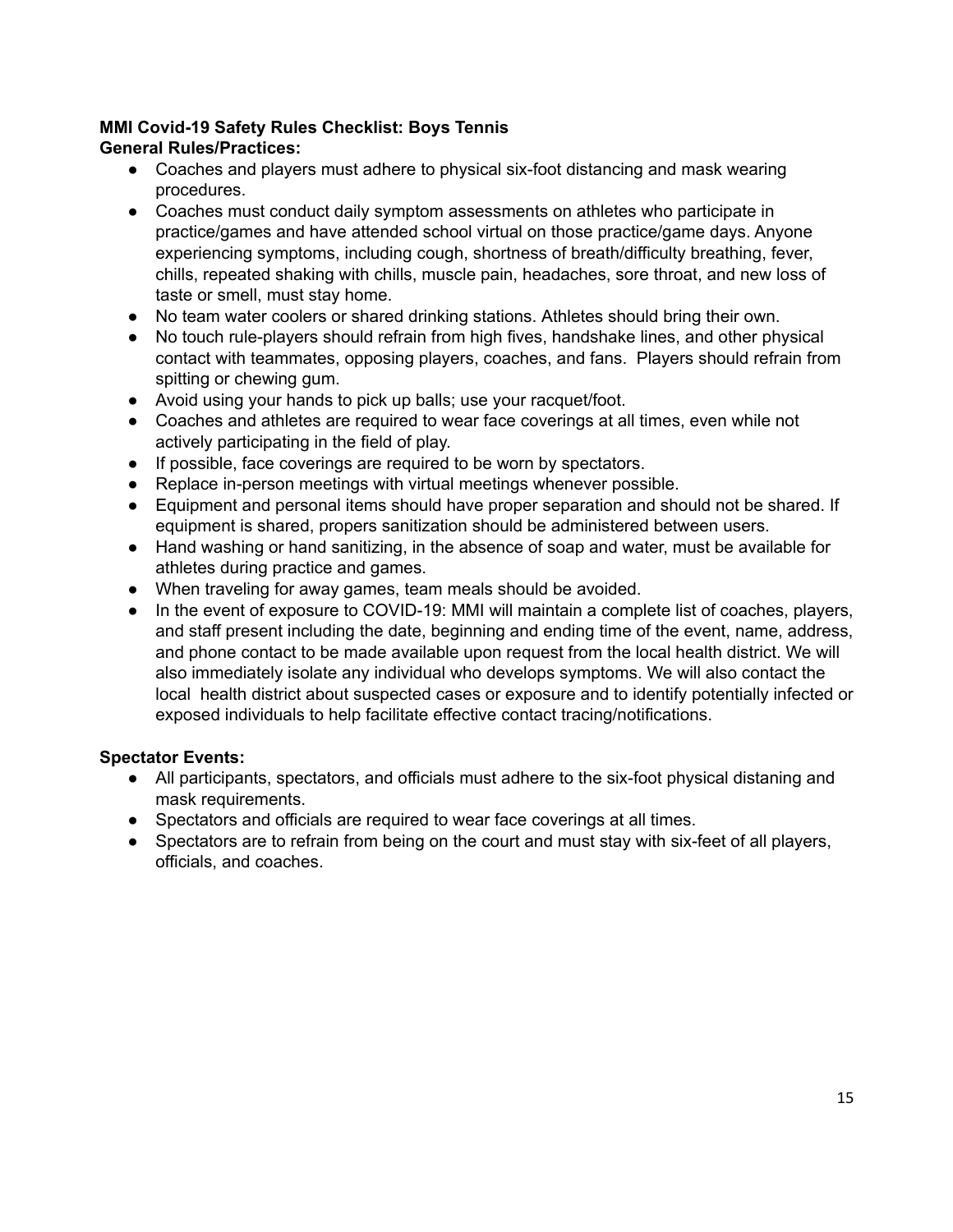

**Communicable Diseases Including COVID-19**

The COVID-19 pandemic has presented athletics across the world with a myriad of challenges concerning this highly contagious illness that primarily attacks the upper respiratory system. Some severe outcomes have been reported in children, and a child with a mild or even asymptomatic case of COVID-19 can spread the infection to others who may be far more vulnerable.

While it is not possible to eliminate all risk of furthering the spread of COVID-19, MMI will take the necessary precautions and comply with guidelines from the federal, state, and local governments, CDC, PA DOH, as well as the NFHS and PIAA, to reduce the risks to students, coaches, and their families. As knowledge regarding COVID-19 is constantly changing, MMI reserves the right to adjust and implement precautionary methods as necessary to decrease the risk of exposure for our staff, students, and spectators. Some precautionary methods in the MMI Recovery Plan for Participation in Sports include but may not be limited to:

- 1. Health screenings prior to any practice, event, or team meeting with participation in the activities being limited and/or prohibited where an individual displays positive responses or symptoms.
- 2. Encourage social distancing and promote healthy hygiene practices such as hand washing, using hand sanitizer, etc.
- 3. Intensify cleaning, disinfection, and ventilation in all facilities.
- 4. Educate Athletes, Coaches, and Staff on health and safety protocols.
- 5. Require Athletes and Coaches to provide their own water bottle for hydration.

**By signing this form, the undersigned voluntarily agree to the following Waiver and release of liability. The undersigned agree to release and discharge all claims for ourselves, our heirs, and as a parent or legal guardian for the Student named below, against MMI Preparatory School, its Board of Directors, successors, assigns, officers, agents, employees, and volunteers and will hold them harmless from any and all liability or demands for personal injury, psychological injury, sickness, death, or claims resulting from personal injury or property damage, of any nature whatsoever which may be incurred by the Student or the undersigned relating to or as a result of the Student's participation in athletic programs, events, and activities during the COVID-19 pandemic.**

The undersigned acknowledges that participating in athletic programs, events, and activities may include a possible exposure to a communicable disease including but not limited to MRSA, influenza, and COVID-19. The undersigned further acknowledges that they are aware of the risks associated with COVID-19 and that certain vulnerable individuals may have greater health risks associated with exposure to COVID-19, including individuals with serious underlying health conditions such as but not limited to: high blood pressure, chronic lung disease, diabetes, asthma, and those whose immune systems that are compromised by chemotherapy for cancer, and other conditions requiring such therapy. While particular recommendations and personal discipline may reduce the risks associated with participating in athletics during the COVID-19 pandemic, the risk of serious illness, medical complications and possible death does exist.

We knowingly and freely assume all such risks, both known and unknown, even if arising from the negligence of others, and assume full responsibility for the undersigned Student's participation in athletics during the COVID-19 pandemic. We willingly agree to comply with the stated recommendations put forth by MMI to limit the exposure and spread of COVID-19 and other communicable diseases. We certify that the undersigned Student is in good physical condition or believe the undersigned Student to be in good physical condition and allow participation in this sport at our own risk.

| Sport:                        |       |
|-------------------------------|-------|
| Signature of Parent/Guardian: | Date: |
| Signature of Student Athlete: | Date: |

**A full, printable copy of the MMI Recovery Plan for Participation in Sports is located on the MMI website.**